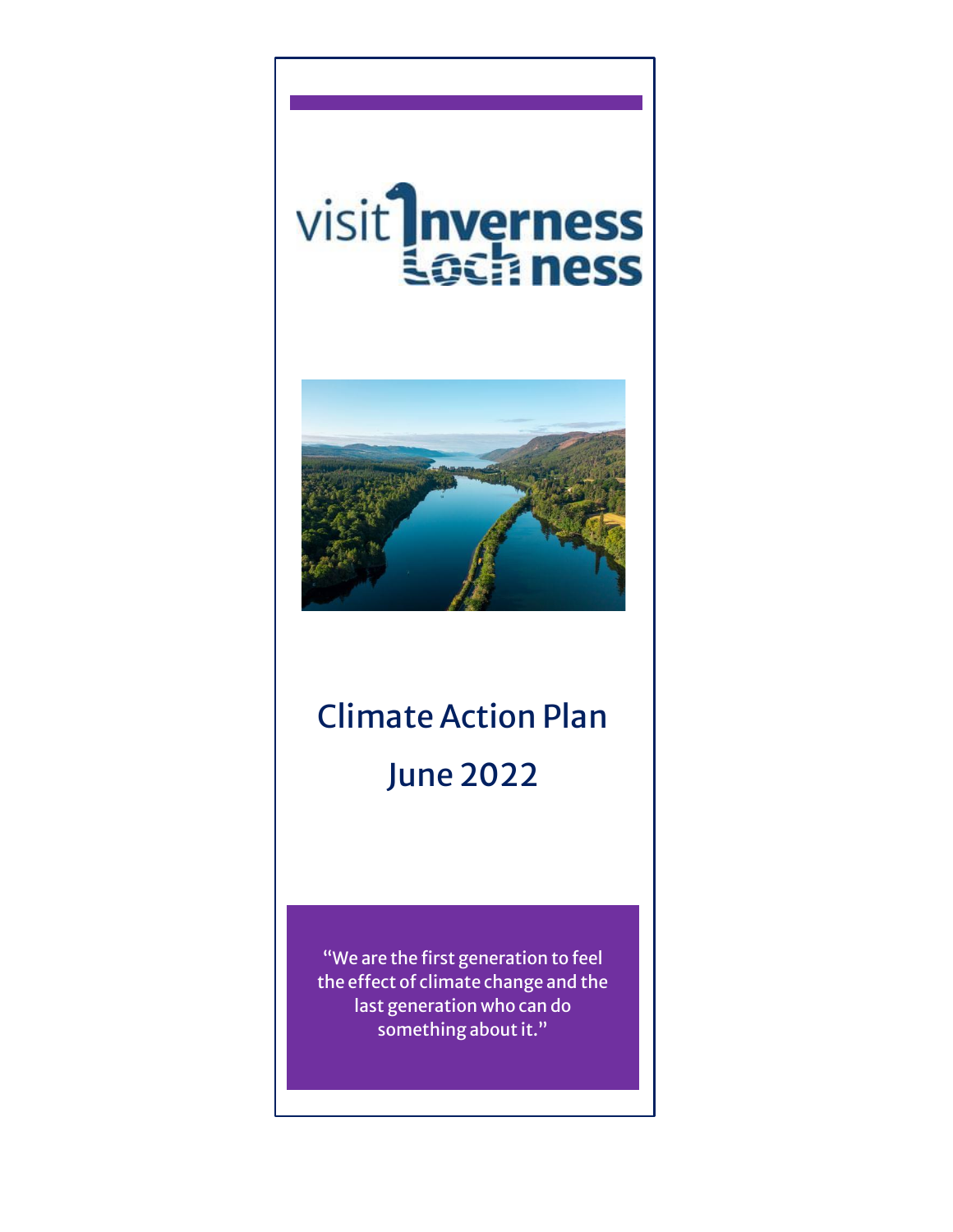## visit<sup>1</sup>nverness

| Table of Contents |
|-------------------|
|                   |
|                   |
|                   |
|                   |
|                   |
|                   |
|                   |
|                   |
|                   |
|                   |
|                   |
|                   |
|                   |
|                   |
|                   |
|                   |
|                   |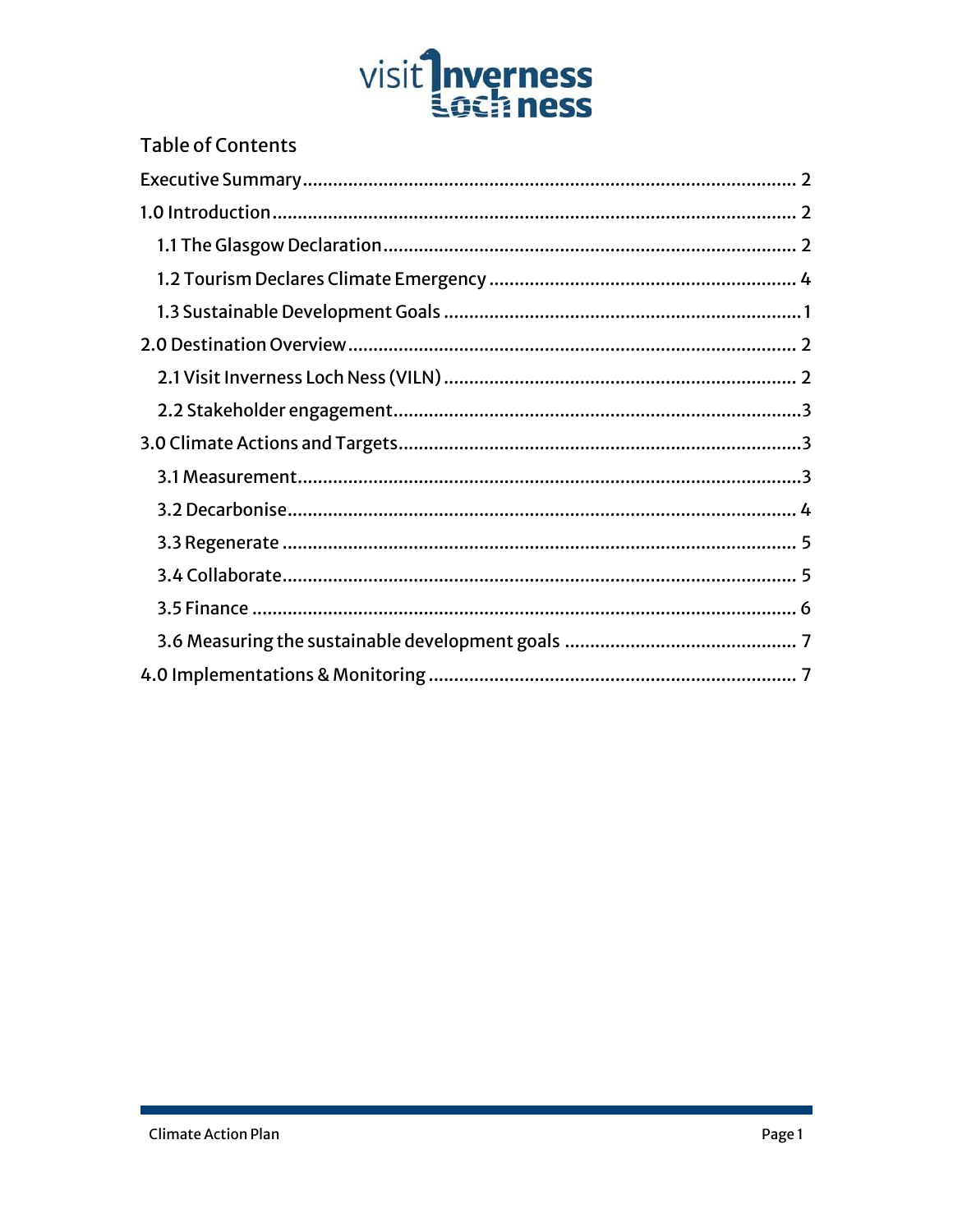

#### <span id="page-2-0"></span>Executive Summary

*"We are the first generation to feel the effect of climate change and the last generation who can do something about it." – President Obama, 23rd Sept, 2014.*

Visit Inverness Loch Ness's Sustainability Vision

*It's not too late, we are the last generation able to do something to ensure our climate is safe for generations to come. Climate Action and Sustainability is at the forefront of the Inverness Loch Ness Destination. Working collaboratively with stakeholders across the destination we will ensure what we do going forward is in the best interests of our people, our visitors, and most importantly our environment.* 

We acknowledge the current IPCC advice stating the need to cut global carbon emission to 55% below 2017 levels by 2050 to keep the planet warming within 1.5 degrees. Inverness Loch Ness' Climate Action Plan will set out targets and guidance for those within the destination and those visiting to ensure our destination is open and enjoyable for generations to come. The CAP has been created by Visit Inverness Loch Ness, the official organization for the Inverness and Loch Ness tourism destination. The plan has been created with help from various stakeholders across the destination, without whom, this plan would not exist.

This plan explains how our destination will meet the five pathways of the Glasgow Declaration and will also showcase which sustainable development goals are being met and which ones are being targeted. This CAP helps the destination monitor, evaluate, and improve our environmental impact.

#### <span id="page-2-1"></span>1.0 Introduction

This plan will outline how the destination, Inverness Loch Ness will carry out is Climate Action Plan using two declarations and how it could meet some of the sustainable development goals.

#### <span id="page-2-2"></span>1.1 THE GLASGOW DECLARATION

The Glasgow Declaration was launched at COP26, with the objective to raise the climate ambition of tourism stakeholders and ensure strong actions to support the global commitment to halve emissions by 2030 and reach Net Zero as soon as possible before 2050. Tourism needs to act on climate issues to ensure the sustainability, competitiveness, and resilience of the sector. The declaration aims to lead and align climate action across tourism stakeholders, including all public and private sector organizations.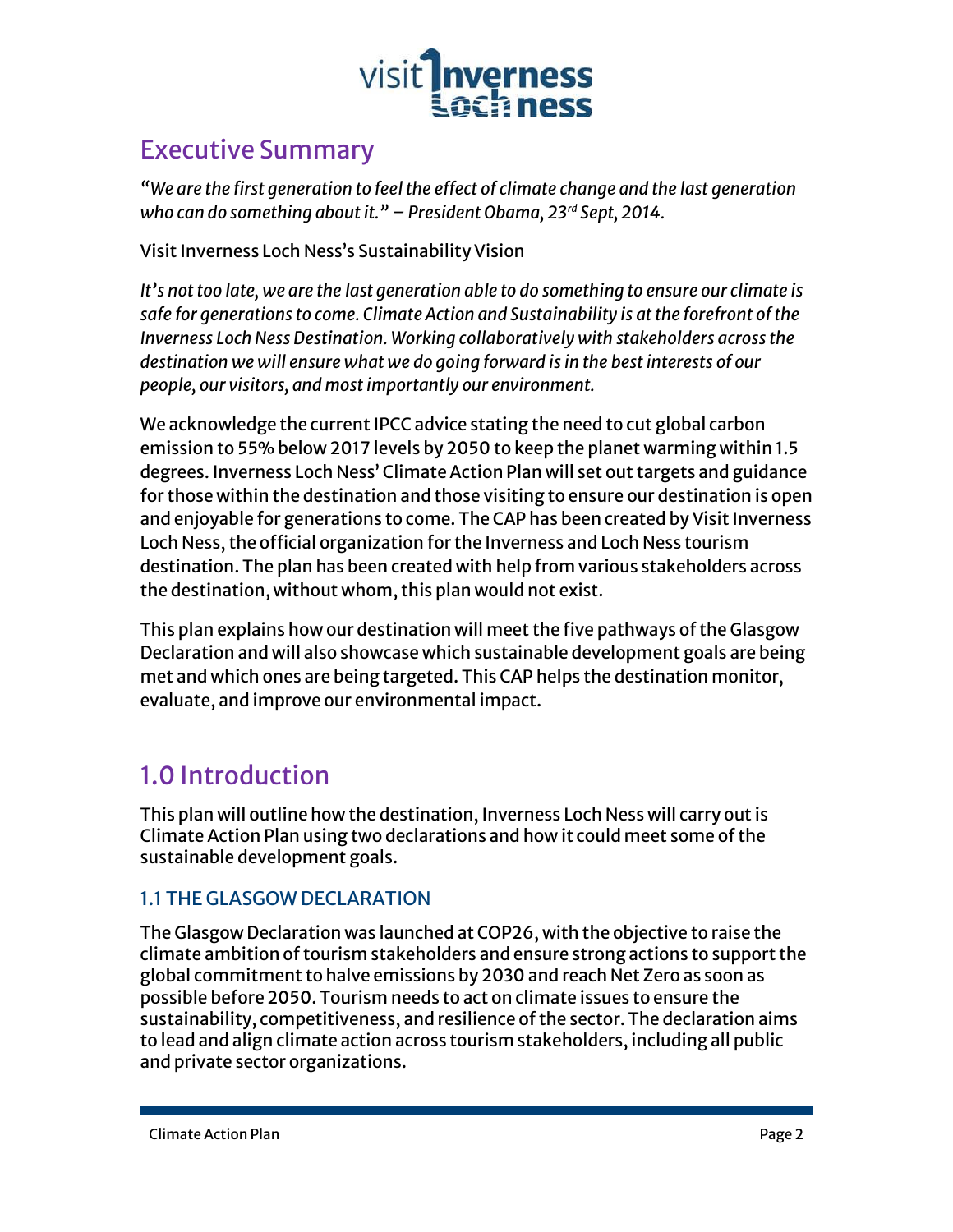

Once you become a signatory to the declaration there are a few things you must do:

- Commit to delivering a climate action plan within 12 months of signing and implementing accordingly.
- $\blacksquare$  If plans are already in place commit to updating or implementing them in the same period to align with the declaration.
- Commit to report publicly both progress against interim and long-term targets, as well as the actions being taken, at least annually.
- Commit to report publicly at least annually, both for progress against interim and long-term targets, as well as the actions being taken.

Within our destination we commit to deliver our climate action plan within 12 months, Visit Inverness Loch Ness signed up in December 2021 and we commit to report publicly on our progress, we will aim to do this annually every April from 2023.



To ensure climate action is aligned across all tourism, we agree on five shared pathways for our plans to follow.



These five pathways are explained in the table below.

Climate Action Plan Page 3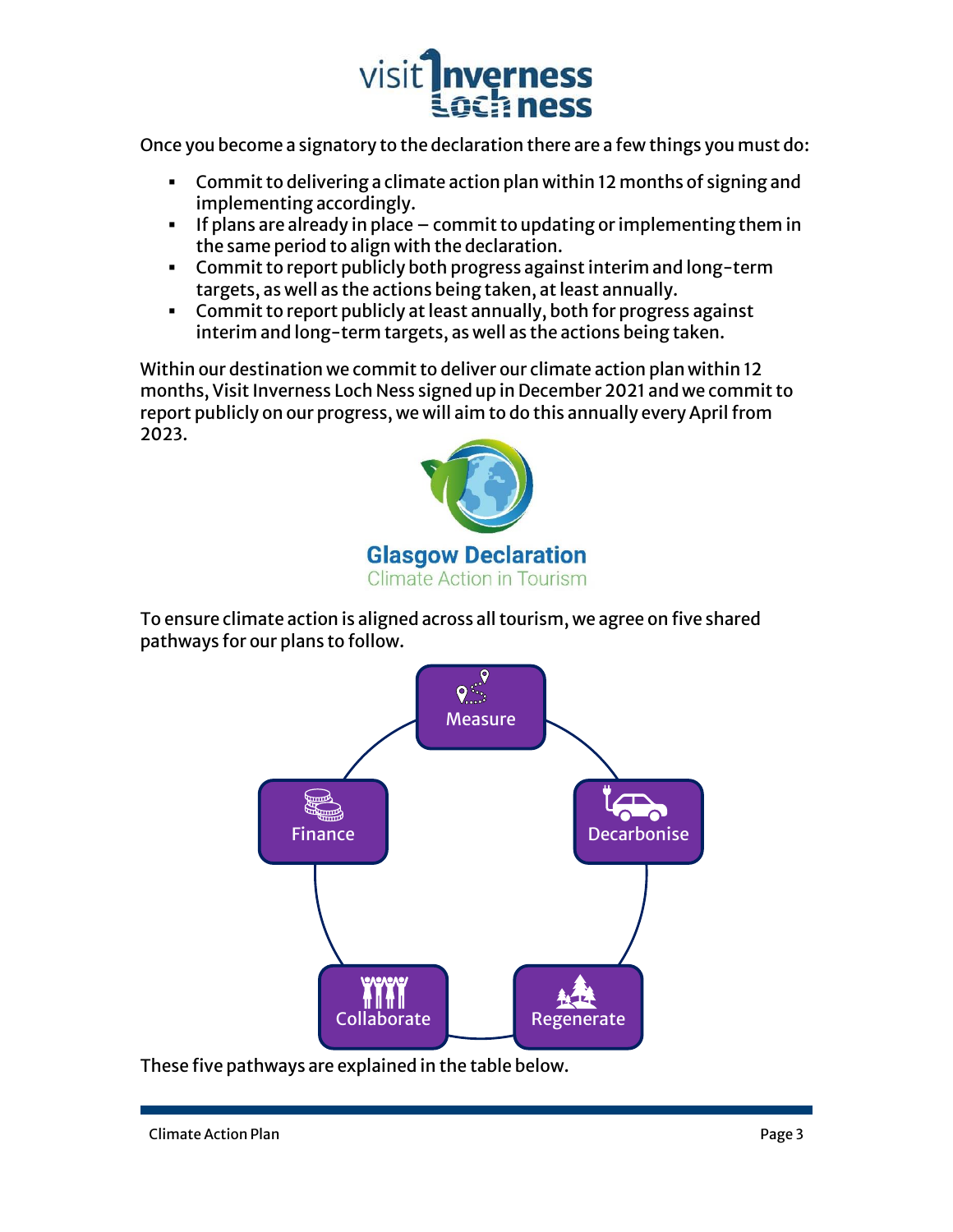## visit<sup>1</sup>nverness **Lochness**

| <b>Measure</b>     | Measure and disclose all travel and tourism-related emissions.            |
|--------------------|---------------------------------------------------------------------------|
|                    | Ensure our methodologies and tools are aligned to UNFCCC-relevant         |
|                    | guidelines on measurement, reporting and verification, and that they      |
|                    | are transparent and accessible.                                           |
|                    |                                                                           |
|                    |                                                                           |
| <b>Decarbonise</b> | Set and deliver targets aligned with climate science to accelerate        |
|                    | tourism's decarbonisation. This includes transport, infrastructure,       |
|                    | accommodation, activities, food & drink, and waste management.            |
|                    | While offsetting may have a subsidiary role, it must be                   |
|                    | complementary to real reductions.                                         |
|                    |                                                                           |
| Regenerate         | Restore and protect ecosystems, supporting nature's ability to draw       |
|                    | down carbon, as well as safequarding biodiversity, food security, and     |
|                    | water supply. As much of tourism is based in regions most                 |
|                    | immediately vulnerable to the impacts of climate change, ensure the       |
|                    | sector can support affected and at-risk communities in resilience         |
|                    | building, adaptation, and disaster response. Help visitors and host       |
|                    | communities experience better balance with nature.                        |
| Collaborate        | Share evidence of risks and solutions with all stakeholders and our       |
|                    | quests, and work together to ensure our plans are as effective and        |
| <b>PAPAPAPY</b>    | coordinated as possible. Strengthen governance and capacity for           |
|                    | action at all levels, including national and sub-national authorities,    |
|                    | civil society, large companies and SMEs, vulnerable groups, local         |
|                    | communities and visitors.                                                 |
| <b>Finance</b>     | Ensure organisational resources and capacity are sufficient to meet       |
|                    | objectives set out in climate plans, including the financing of training, |
|                    |                                                                           |
|                    | research, and implementation of effective fiscal and policy tools         |
|                    | where appropriate to accelerate transition.                               |

#### <span id="page-4-0"></span>1.2 TOURISM DECLARES CLIMATE EMERGENCY

Tourism Declares launched on January 14th , 2020, with signatories from across the industry. With Climate Emergency Declarations taking place in other sectors, there was a need for a tourism-specific declaration that could bring together organizations and individuals from across the industry under a common goal.



Tourism Declares exists to enable everyone in the tourism sector to implement Climate Action Plans needed to halve sector emissions by 2030.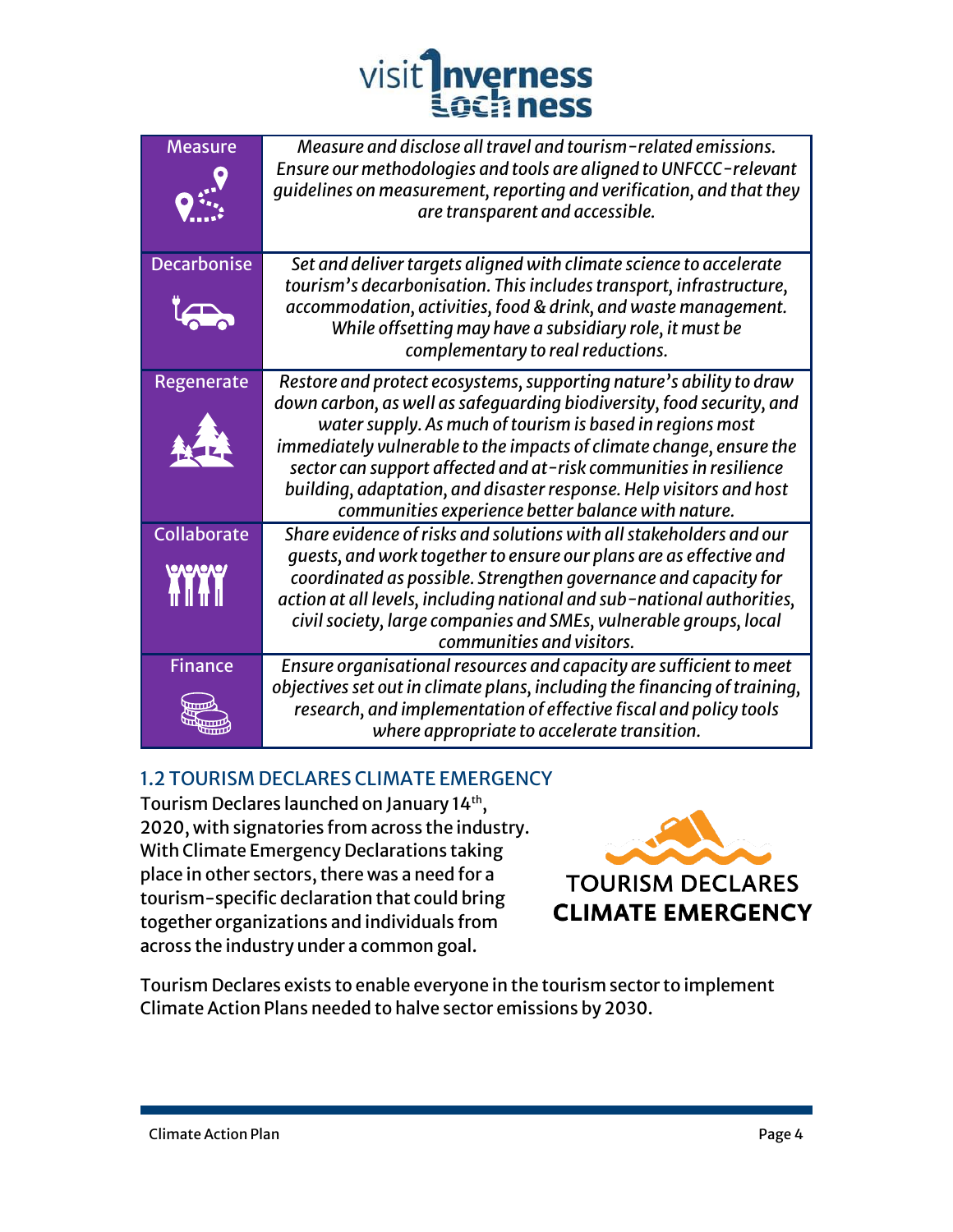

#### <span id="page-5-0"></span>1.3 Sustainable Development Goals

The 2030 Agenda for Sustainable Development was adopted by all United Nations (UN) Member States in 2015, it provides a blueprint for peace and prosperity for our people and planet. There are 17 Sustainable Development Goals (SDG's).

## SUSTAINABLE GWALS



Within our destinations CAP we have decided to work on a several of these SDG's, outlined below.

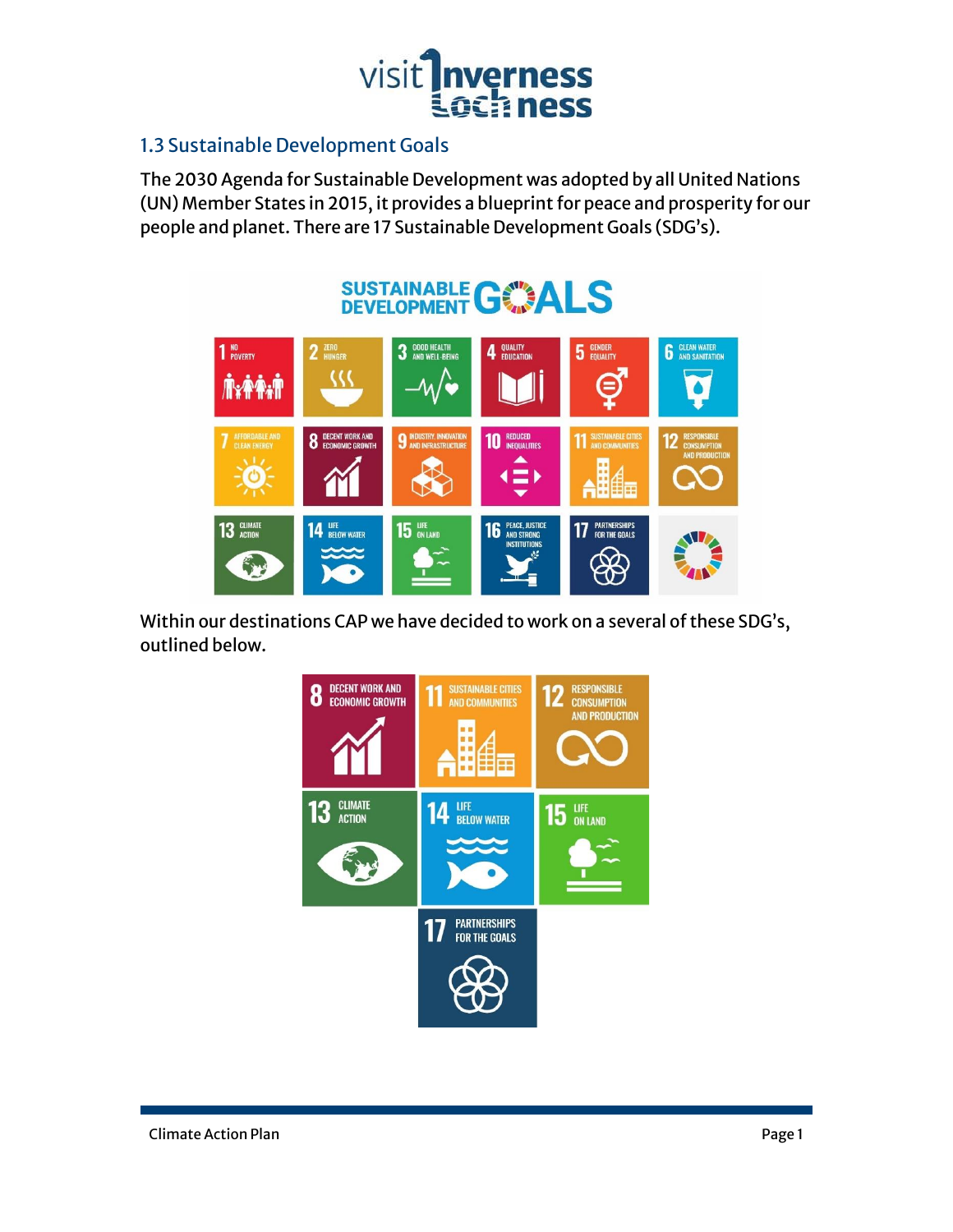

#### <span id="page-6-0"></span>2.0 Destination Overview

Our destination: Inverness, Loch Ness is in the North of Scotland, just over 100 miles west of Aberdeen and 65 miles northeast of Fort William. Inverness is known as the Highland Capital and Loch Ness is home to Nessie the Loch Ness Monster. Our destination covers over 1200 square miles, from Cawdor in the North East to Dalchreichart in the South West.



*Figure 1 – Map of VILN Tourist Destination*

#### <span id="page-6-1"></span>2.1 VISIT INVERNESS LOCH NESS (VILN)

VILN aims to create a stronger and more sustainable destination for its diverse membership of over 470 tourism businesses, 44 communities and its visitors who are drawn from around the world. The organization became the first Tourism Business Improvement District (BID) in the UK when established in 2014. In 2022 the organization was named the first carbon neutral BID in the UK and has also signed the Glasgow Declaration: Climate Action in Tourism, and the Tourism Declares a Climate Emergency declaration in line with its sustainability goals. We maintain our carbon neutrality due to a partnership with Trees for Life, founded in 1993 are a charity focused on rewilding the Scottish Highlands. We measure our carbon footprint monthly and offset it on an annual basis.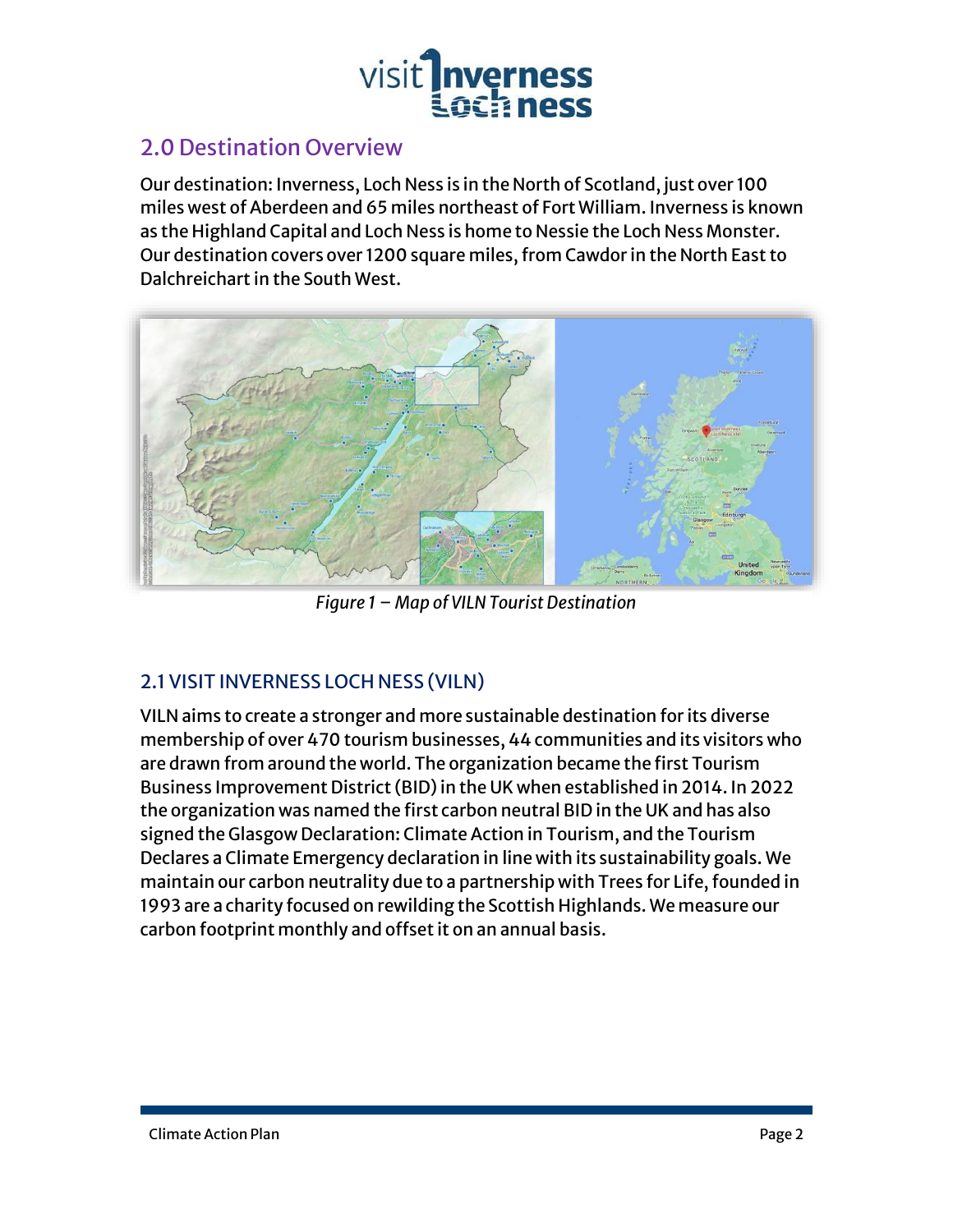

#### <span id="page-7-0"></span>2.2 STAKEHOLDER ENGAGEMENT

This plan was initiated by Visit Inverness Loch Ness; however, it has been assisted by VisitScotland as part of their Destination Climate Action Plan Pilot Programme which VILN was successful to applying. As part of this programme, we have been assisted by the Travel Foundation in developing a planning worksheet which has been the backbone to our destinations overall Climate Action Plan. We were also fortunate to have several stakeholders join us for our meetings throughout the programme. The stakeholders came from several different tourist sectors including accommodation, local authority, activity providers and water transport providers. The initial discussions of various ideas resulted in the planning which has also been discussed with the team at VILN.

#### <span id="page-7-1"></span>3.0 Climate Actions and Targets

Our actions and targets are categorized under the five Glasgow declaration pathways, and some are linked to Sustainable Development Goals. This section presents our actions and targets. We are delighted to share that of these targets presented we already have five quick wins, one of each from each pathway. These include the development of our sustainability section on our website which is ongoing, our trees for tees target of 125 has been surpassed after 152 participants opted for a tree instead of a tee at our Loch Ness Challenge. In March 2022 we promoted 21 jobs throughout the month, which allowed us to achieve the first target of the local employment action. Visit Inverness Loch Ness will now include sustainability within its Business Development Subgroup, the first of which meeting will occur mid-April 2022. Finally, VILN has rolled out its community grant to five successful applicants, we look forward to seeing how these projects progress throughout the year.

| <b>Action</b>                                     | <b>Target</b>                         | SDG's                                                |  |
|---------------------------------------------------|---------------------------------------|------------------------------------------------------|--|
| Measure our visitor numbers<br>and impacts        | <b>Monitor and record</b><br>numbers. | SDG12 - Responsible<br>Consumption and<br>Production |  |
| Offsetting scheme                                 | 10 businesses/year                    | SDG 13 - Climate action                              |  |
| Create sustainability section<br>on VILN website. | Develop by July 2022.                 |                                                      |  |
| Measurement - Summary of actions and targets      |                                       |                                                      |  |

#### <span id="page-7-2"></span>3.1 MEASUREMENT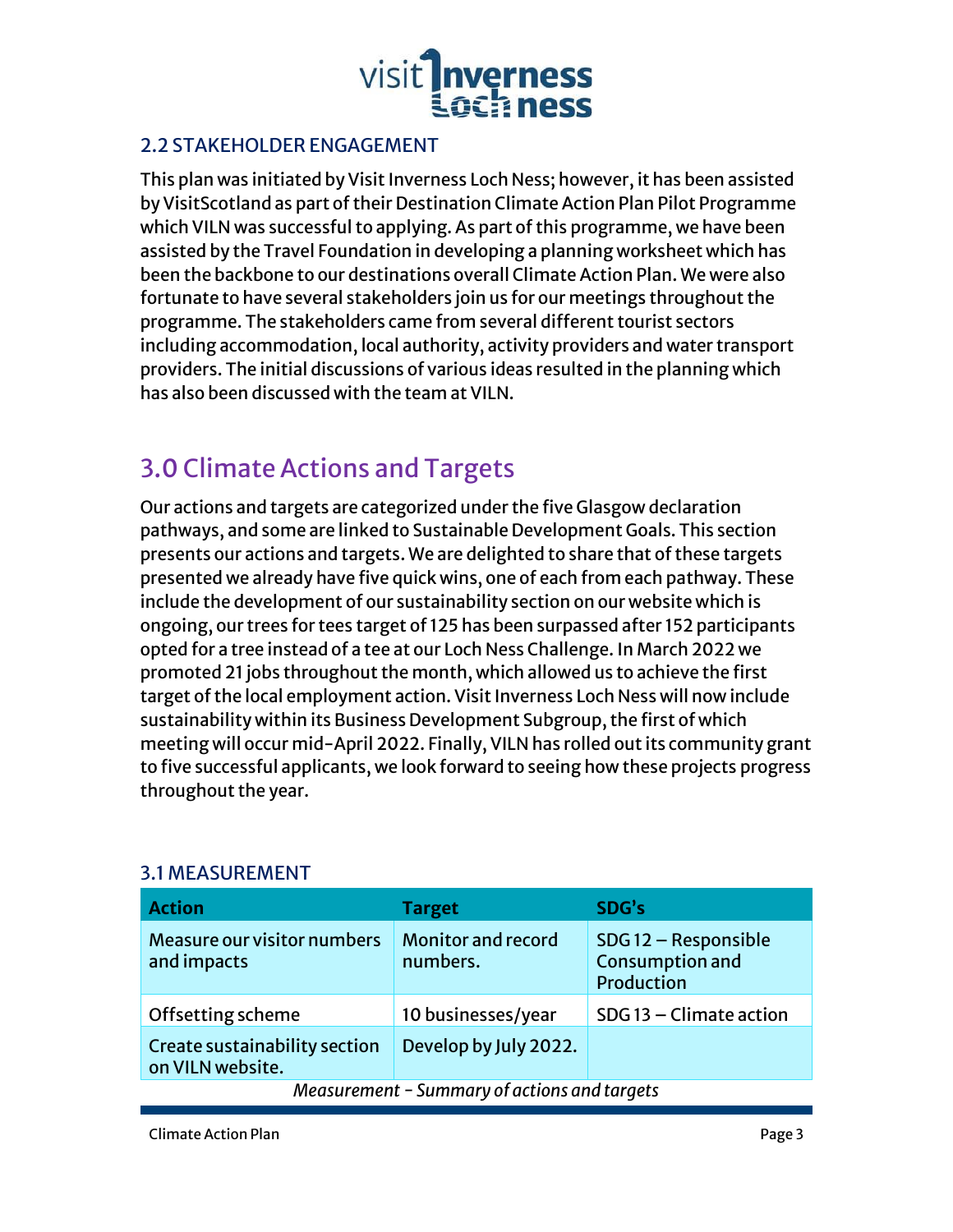

Measure our visitor numbers and impacts. VILN will continue to measure our visitor numbers and impacts (incl. waste management) through the Loch Ness Ranger we have employed, this will be monitored annually. We hope to deliver a destinationwide method for offsetting carbon emissions, if successful we will roll this out to businesses and for the first year, we have a target of 10 businesses per year which will be recorded quarterly. VILN will create a sustainability section on their website and once developed it will include a filter of green businesses within our destination, allowing visitors easier access to our green members. We hope to have this in place by July 2022.

| <b>Action</b>                             | <b>Target</b>                         | <b>SDG</b>                                      |
|-------------------------------------------|---------------------------------------|-------------------------------------------------|
| <b>VILN Carbon Footprint</b>              | <b>Monitor</b> and<br>record numbers. | SDG 13 - Climate Action                         |
| Sustainable stays                         | Monitor and<br>record.                | SDG 11 - Sustainable cities and<br>communities  |
| Workcation                                | <b>Monitor</b> and<br>record.         | SDG 8 - Decent Work & Growth                    |
| <b>Trees for Tees</b>                     | $125$ /year                           |                                                 |
| Partnerships                              | <b>Monitor</b> and<br>record numbers. | SDG 17 $-$ Partnerships for the<br><b>Goals</b> |
| <b>Potential Climate Action</b><br>Reward | 3/year                                | SDG 13 - Climate Action                         |

#### <span id="page-8-0"></span>3.2 DECARBONISE

*Decarbonise - Summary of actions and targets*

At VILN we track our organizations carbon footprint monthly, recording our energy usage, transport related emissions and website data. Following a full year of carbon footprint tracking we will offset our emissions with our partnership with Trees for Life, with whom we share a corporate grove. Through our marketing we will promote sustainable stays and workcations, working with influencers, our members, and stakeholders to deliver a sustainable holiday outlook for our visitors. VILN is hosting a sporting challenge around Loch Ness in May 2022, participants have been offered a tree for a tee to enable them to reduce their consumption and instead provide forestation on the banks of Loch Ness. Within the first year of trees for tees we hope 125 participants will take up the initiative. VILN will continue to monitor and records its partnership inclusion and promotion, this will be tracked quarterly. We will explore the potential to have a climate action related award at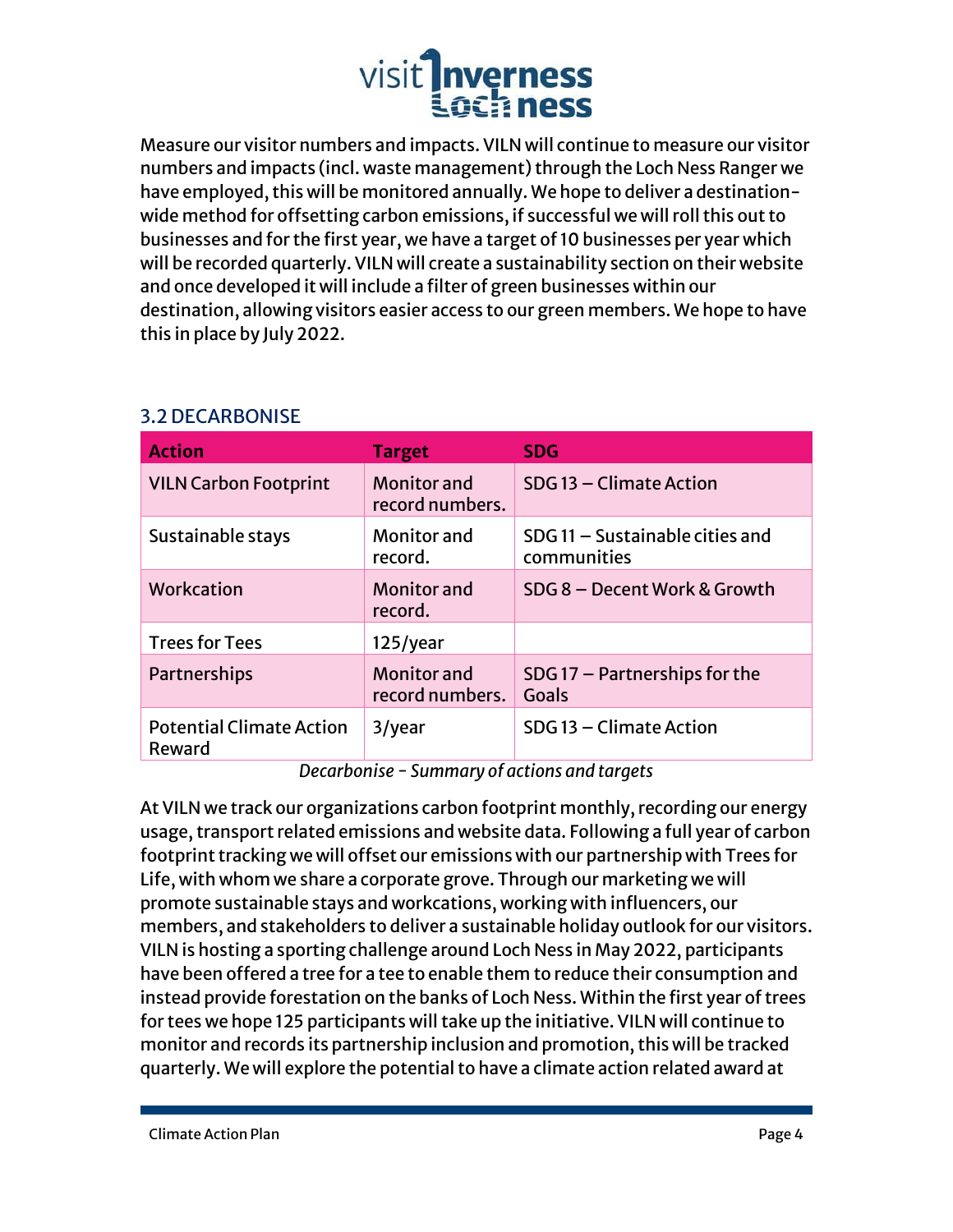

events and throughout our membership, we hope in the first year to give this out to 3 people/organizations should it be successful.

#### <span id="page-9-0"></span>3.3 REGENERATE

| <b>Action</b>              | <b>Target</b>           | <b>SDG</b>                                              |
|----------------------------|-------------------------|---------------------------------------------------------|
| <b>Trees for Life/VILN</b> | Donate 20<br>trees/year |                                                         |
| Local employment           | 5/month                 | SDG8 - Decent work & growth                             |
| Reduce, reuse, recycle     | 5/year                  | SDG 12 - Responsible<br>consumption and production      |
| Biodiversity               | 3/year                  | SDG 15 $-$ Life on Land, SDG 14 $-$<br>Life below water |

*Regenerate - Summary of actions and targets* 

VILN will continue its partnership with trees for life and donate at least 20 trees per year in this current plan and will be tracked annually. We will promote local employment through our newsletter, where we currently have a section on job opportunities, this will be tracked quarterly, and we hope to achieve 5 job mentions per month. In all VILN's activities and events we aim to reduce, reuse, and recycle everything we have, for example we have recycled t-shirts at our Loch Ness Challenge in May and hope to have other initiatives throughout the year. This will be tracked Annually. We hope to improve biodiversity within our area, we hope to achieve this through having various biodiversity projects, one we currently have is providing new forestry near the South Loch Ness trail which we help maintain. Within our first year we hope to have 3 projects on biodiversity started.

| <b>Action</b>                                | <b>Target</b> | <b>SDG</b>                                     |  |
|----------------------------------------------|---------------|------------------------------------------------|--|
| Community engagement                         | 10/year       | SDG 11 - Sustainable<br>cities and communities |  |
| Sustainability engagement                    | 3/month       | SDG 13 - Climate Action                        |  |
| <b>Climate Action Education</b>              | 5/year        | SDG 13 - Climate Action                        |  |
| Sustainability best practice                 | 10/year       | SDG 13 - Climate Action                        |  |
| Include Sustainability in VILN Subgroup      | Monitor       | SDG 13 - Climate Action                        |  |
| Collaborate - Summary of actions and targets |               |                                                |  |

#### <span id="page-9-1"></span>3.4 COLLABORATE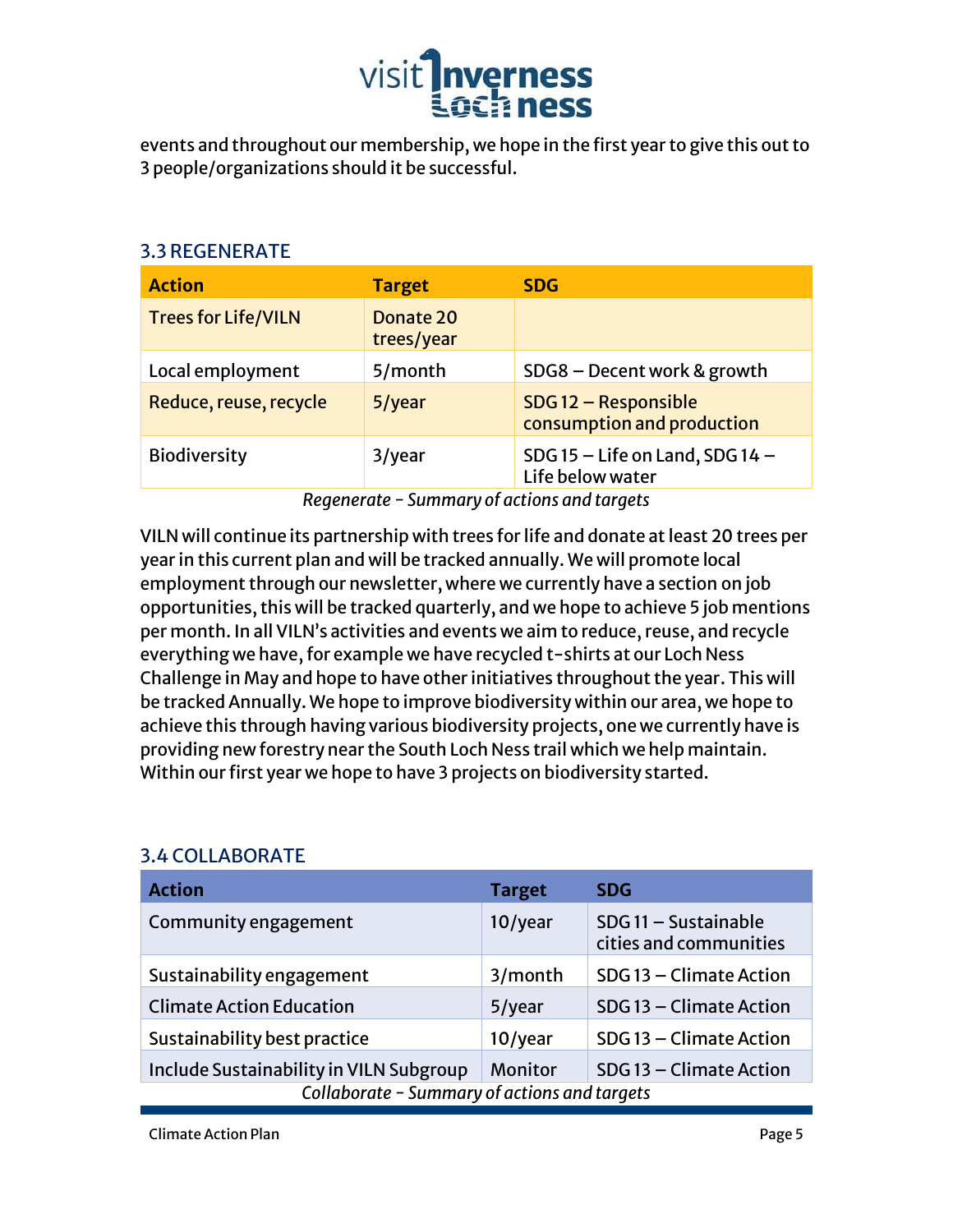### visit *Inverness* **Loch ness**

Throughout our work we will aim to have engagement with 10 communities a year. VILN will also aim to have sustainability engagements three times per month, whether that be sustainability meetings with stakeholders, sustainability events or marketing of sustainability, examples of these will be tracked quarterly. VILN hopes to host five sessions of climate action education per year, whether this be training, workshops, or general advice, it will be tracked annually. We will feature sustainability best practice examples within our newsletter within the first year we hope to feature ten of these, and this will be monitored quarterly. Finally, VILN hopes to include sustainability within discussions the Business Development Subgroup.

| <b>Action</b>                                                              | <b>Target</b>    | <b>SDG</b>                                     |
|----------------------------------------------------------------------------|------------------|------------------------------------------------|
| <b>VILN Community Grant</b>                                                | 3/Year           | SDG 11 - Sustainable<br>cities and communities |
| <b>Funding schemes</b>                                                     | 20 mentions/year |                                                |
| <b>Shared initiatives</b>                                                  | 5/year           | $SDG$ 17 – Partnership for<br>the goals.       |
| Continue employment of<br><b>Destination Sustainability</b><br>Coordinator | Monitor          |                                                |
| <b>Application advice</b>                                                  | 5/year           |                                                |

#### <span id="page-10-0"></span>3.5 FINANCE

*Finance - Summary of actions and targets*

VILN has launched a community tourism grant aimed at making the destination and visitor experience more sustainable, in its first year we hope to support three projects, this will be tracked annually. Within our newsletter we often mention funding schemes that are available to our members, we aim to have 20 mentions per year within this current plan. We hope to share initiatives and projects with at least 5 different organizations/members throughout the year. VILN will continue to employ its Destination Sustainability Coordinator (DSC). Finally, we will offer support and guidance to our members by aiding them in applications advice on any sustainability matters, this could include installing solar panels etc. and we hope to support 5 businesses in our first year. With exception to the VILN Community grant and employment of DSC these actions and targets will be tracked quarterly.